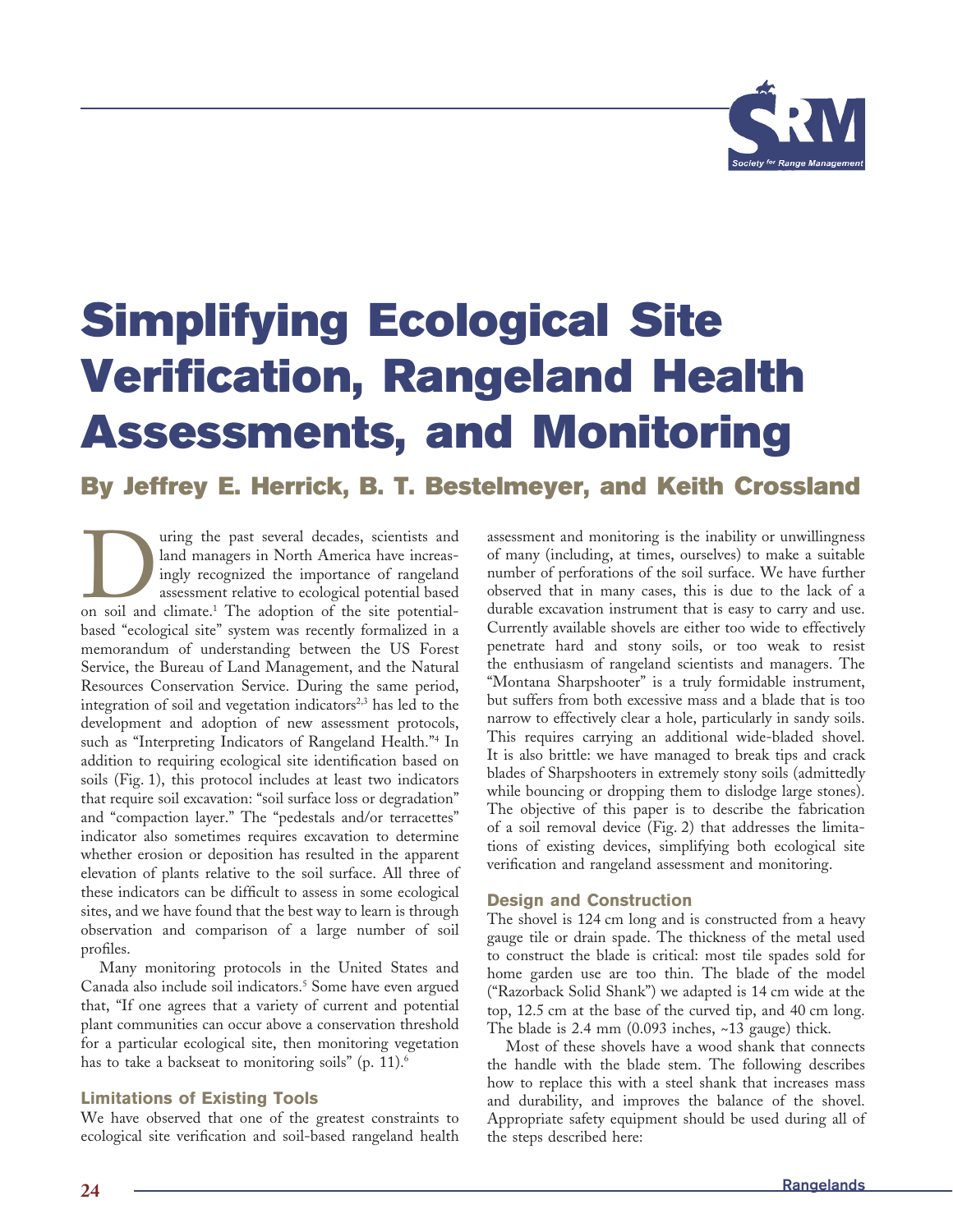

Figure 1. Ecological site identification in southern New Mexico.



Figure 2. Modified shovel emphasizing new welds.

- 1) Remove the shank.
- 2) Use a grinder or wire brush to clean any edges or burrs.
- 3) Cut a piece of schedule 40 steel pipe to the appropriate length. The diameter of the pipe should be similar to the diameter of the original shank. When inserted into the blade stem and handle, the distance from the top of the handle to the top of the blade should be about 84 cm.
- 4) Insert the shank into the blade stem and weld.
- 5) Weld the product of step #4 to the handle.
- 6) Weld shut the blade shank and any open rivet holes.
- 7) Smooth welds with a metal file or grinder.
- 8) If desired, paint the shank and welds to minimize rusting.

# **Summary and Conclusions**

If properly assembled, the shovel should have a center of balance at its approximate geometric center (~60 cm) and be virtually unbreakable. At 2.8 kg, it is heavy enough to drive into hard soils, but significantly lighter than the Montana Sharpshooter (over 4.2 kg). In conclusion, we hope that this shovel, if not our own enthusiasm for excavation, will make it easier for others to dig not just one, but several holes when verifying ecological sites and evaluating soil indicators.

#### **Acknowledgments**

We thank Jose Ramirez and Nick Padilla for fabricating the prototypes described here. We also acknowledge the anonymous burrowers who shared several similar designs with us, and the innumerable individuals who have proposed and published soil and ecological frameworks that require a good shovel.

#### **References**

- 1. Briske, D. D., S. D. Fuhlendorf, and F. E. Smeins. 2005. State-and-transition models, thresholds, and rangeland health: a synthesis of ecological concepts and perspectives. *Rangeland Ecology and Management* 58:1–10.
- 2. NATIONAL RESEARCH COUNCIL. 1994. Rangeland health: new methods to classify, inventory, and monitor rangelands. Washington, DC, USA: National Academy Press. 200 p.
- 3. Society for Range Management Task Group on Unity in Concepts and Terminology. 1995. New concepts for assessment of rangeland condition. *Journal of Range Management* 48: 271–282.
- 4. Pellant, M., P. Shaver, D. Pyke, and J. E. Herrick. 2005. Interpreting indicators of rangeland health. Version 4. Denver, CO, USA: Bureau of Land Management. Interagency Technical Reference 1734-6. Available at: http://usda-ars.nmsu.edu/JER/ Monit\_Assess/monitoring.htm.
- 5. Herrick, J. E., E. Garcia-Moya, W. Willms, B. Bestel-MEYER, P. SUNDT, AND W. BARNES. 2006. Arid and semi arid rangeland monitoring in North America. *Secherresse* 17: 235–241.
- 6. West, N., K. McDaniel, E. L. Smith, P. Tueller, and S. LEONARD. 1994. Monitoring and interpreting ecological integrity of arid and semi-arid lands of the western United States. Las Cruces, NM, USA: New Mexico Range Improvement Task Force. 15 p.

*Authors are Research Soil Scientist, jherrick@nmsu.edu (Herrick), and Research Ecologist (Bestelmeyer), USDA-ARS Jornada Experimental Range, MSC 3JER, New Mexico State*